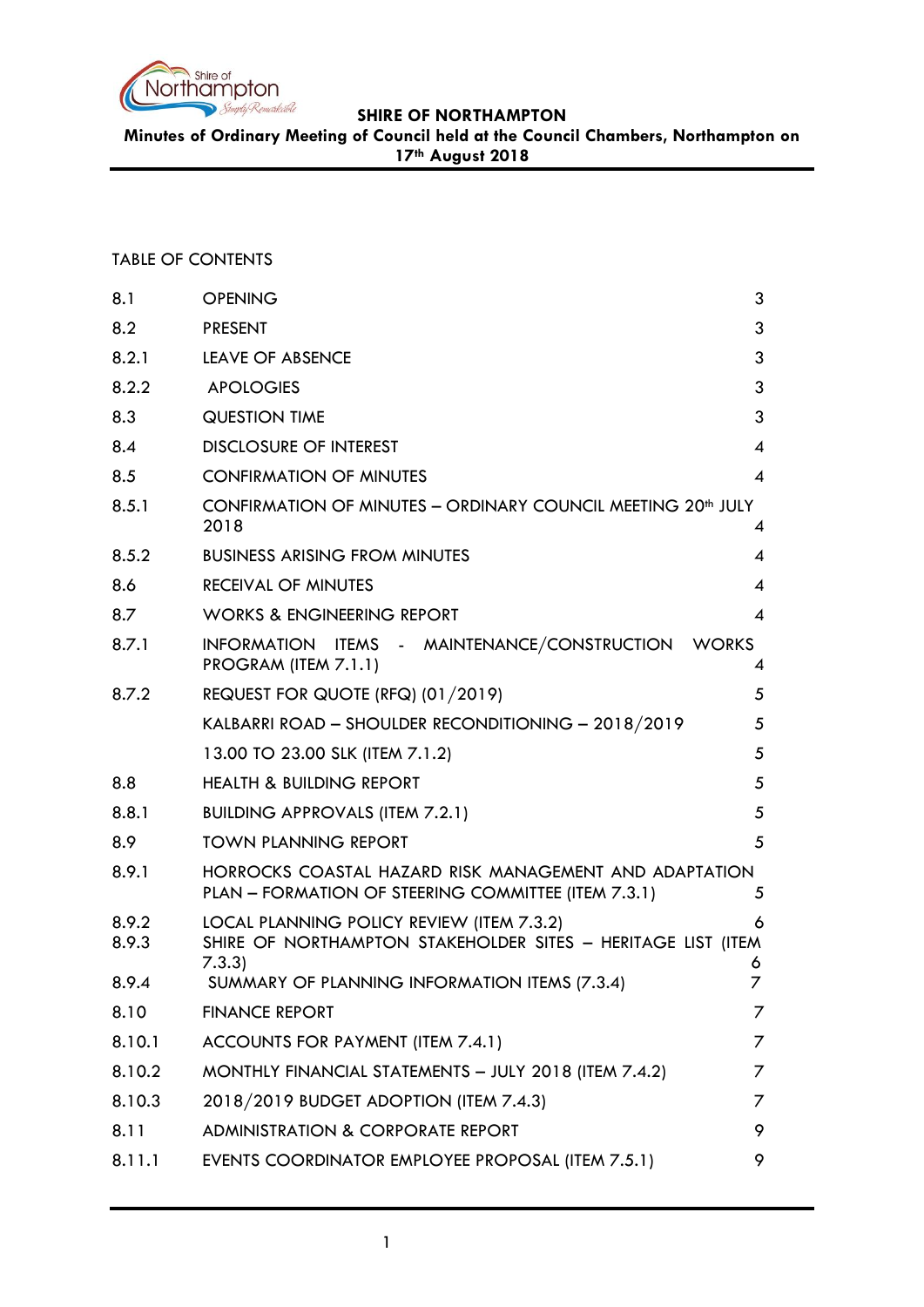

| Minutes of Ordinary Meeting of Council held at the Council Chambers, Northampton on<br>17th August 2018 |                                                                        |    |
|---------------------------------------------------------------------------------------------------------|------------------------------------------------------------------------|----|
| 8.11.2                                                                                                  | COMMUNITY DEVELOPMENT OFFICER POSITION (ITEM 7.5.2)                    | 9  |
| 8.11.3                                                                                                  | ADOPTION OF LOCAL LAWS (ITEM 7.5.3)                                    | 9  |
| 8.11.4                                                                                                  | SALE OF PROPERTY TO RECOVER OUTSTANDING RATE & CHARGES (ITEM<br>7.5.4) | 10 |
| 8.11.5                                                                                                  | PROPOSED LEASE - RSL HALL, NORTHAMPTON (ITEM 7.5.5)                    | 10 |
| 8.12                                                                                                    | SHIRE PRESIDENT'S REPORT                                               | 11 |
| 8.13                                                                                                    | DEPUTY SHIRE PRESIDENT'S REPORT                                        | 11 |
| 8.14                                                                                                    | <b>COUNCILLORS' REPORTS</b>                                            | 11 |
| 8.14.1                                                                                                  | <b>CR PIKE</b>                                                         | 11 |
| 8.14.2                                                                                                  | <b>CR SMITH</b>                                                        | 11 |
| 8.14.3                                                                                                  | <b>CR STEWART</b>                                                      | 11 |
| 8.14.4                                                                                                  | <b>CR HAY</b>                                                          | 11 |
| 8.14.5                                                                                                  | <b>CR CARSON</b>                                                       | 12 |
| 8.14.6                                                                                                  | <b>CR SUCKLING</b>                                                     | 12 |
| 8.15                                                                                                    | <b>NEW ITEMS OF BUSINESS</b>                                           | 12 |
| 8.17                                                                                                    | <b>CLOSURE</b>                                                         | 12 |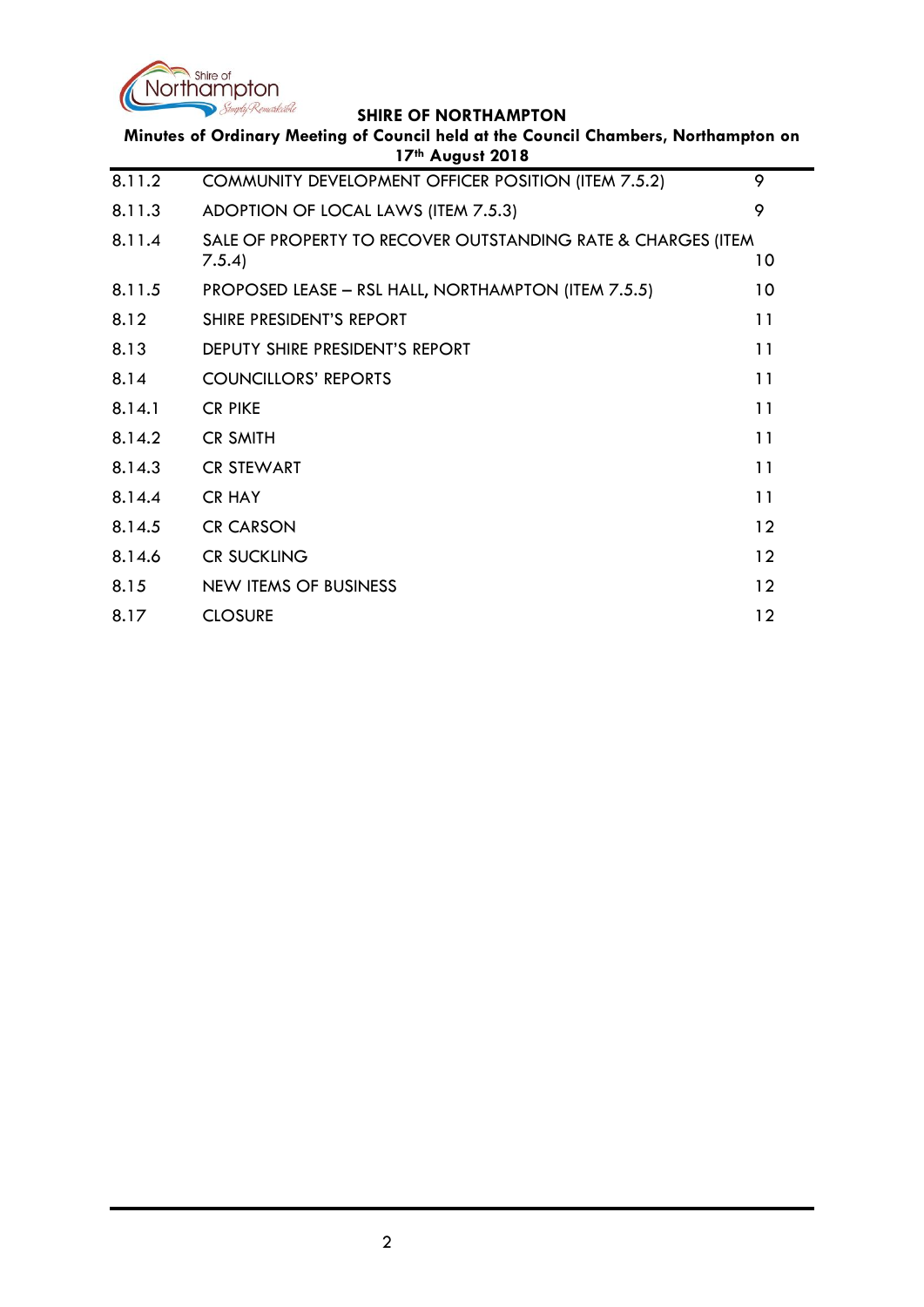

**Minutes of Ordinary Meeting of Council held at the Council Chambers, Northampton on 17th August 2018**

#### <span id="page-2-0"></span>**8.1 OPENING**

The President thanked all Councillors, staff and members of the gallery present for their attendance and declared the meeting open at 1.00pm.

#### <span id="page-2-1"></span>**8.2 PRESENT**

| Cr C Simkin           | President               | Northampton Ward |
|-----------------------|-------------------------|------------------|
| Cr S Krakouer         | Deputy President        | Kalbarri Ward    |
| Cr Stock-Standen      |                         | Northampton Ward |
| Cr T Carson           |                         | Northampton Ward |
| Cr R Suckling         |                         | Northampton Ward |
| Cr T Hay              |                         | Northampton Ward |
| Cr D Pike             |                         | Kalbarri Ward    |
| Cr S Smith            |                         | Kalbarri Ward    |
| <b>Cr P Stewart</b>   |                         | Kalbarri Ward    |
| Mr Garry Keeffe       | Chief Executive Officer |                  |
| <b>Mrs Deb Carson</b> | <b>Planning Officer</b> |                  |

<span id="page-2-2"></span>8.2.1 LEAVE OF ABSENCE

Nil

<span id="page-2-3"></span>8.2.2 APOLOGIES

Nil

# <span id="page-2-4"></span>**8.3 QUESTION TIME**

Mr Kevin Gill addressed Council on behalf of the Northampton Volunteer Organisation and asked why, if the position of Community Development Officer has been deemed not necessary following 9 years of employing a person in that position, was it deemed necessary to employ someone 9 years ago? Mr Gill stated the town has many more projects in the pipeline so if it can be demonstrated that there is a need for that position, would Council consider reinstating the position in the near future?

Cr Simkin responded, advising that the decision was for a trial period of twelve months and that the decision would be considered again going forward.

CEO Garry Keeffe also added that there were currently limited grants available within the current funding climate, and demand for the position appears to have dropped off and few requests from community groups have been received recently. The CEO reiterated that the position still exists through the sharing of roles between the CEO and other staff members, and groups can contact the office should they require assistance.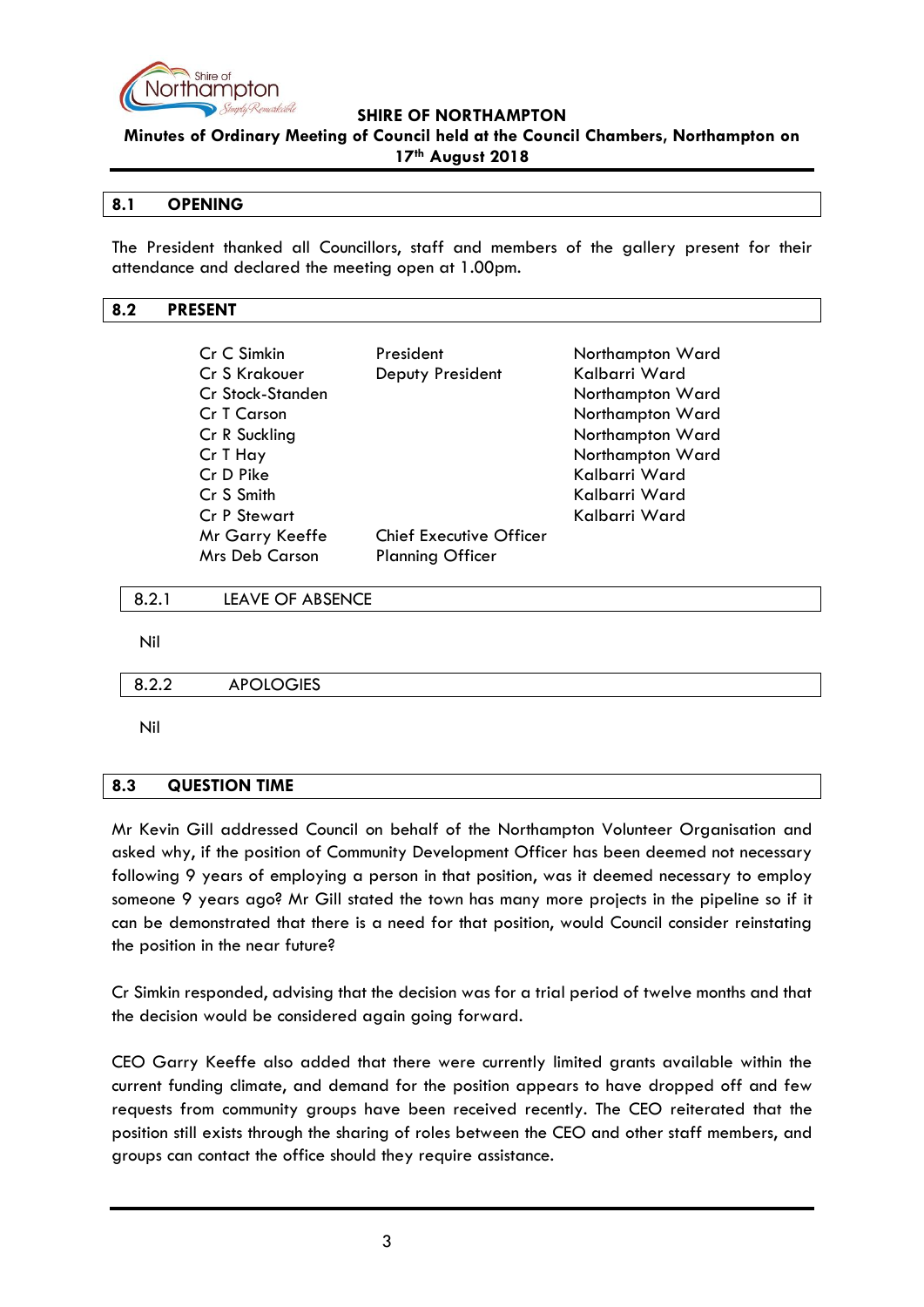

**Minutes of Ordinary Meeting of Council held at the Council Chambers, Northampton on 17th August 2018**

## <span id="page-3-0"></span>**8.4 DISCLOSURE OF INTEREST**

Cr Stock-Standen declared a financial interest in item 7.1.2 as her son is employed by one of the companies quoting on the works, and may incur a financial gain or loss from the decision of Council.

# <span id="page-3-2"></span><span id="page-3-1"></span>**8.5 CONFIRMATION OF MINUTES**

8.5.1 CONFIRMATION OF MINUTES - ORDINARY COUNCIL MEETING 20<sup>th</sup> JULY 2018

Moved Cr SUCKLING, seconded Cr STOCK-STANDEN

That the minutes of the Ordinary Meeting of Council held on the 20<sup>th</sup> July 2018 be confirmed as a true and correct record.

CARRIED 9/0

#### <span id="page-3-3"></span>8.5.2 BUSINESS ARISING FROM MINUTES

Minute 7.11.5 Lynton Convict Hiring Station – Ceo advised that a broad scope of works has been received from the Conservation Architect as requested, and quotes have been requested from two stonemasons for inclusion in the Draft 2019/20 Budget.

# <span id="page-3-4"></span>**8.6 RECEIVAL OF MINUTES**

Moved Cr KRAKOUER, seconded Cr HAY

That the minutes of the Budget Meeting of Council held on the  $27<sup>th</sup>$  July 2018 be confirmed as a true and correct record.

CARRIED 9/0

#### <span id="page-3-6"></span><span id="page-3-5"></span>**8.7 WORKS & ENGINEERING REPORT**

8.7.1 INFORMATION ITEMS - MAINTENANCE/CONSTRUCTION WORKS PROGRAM (ITEM 7.1.1)

**Noted**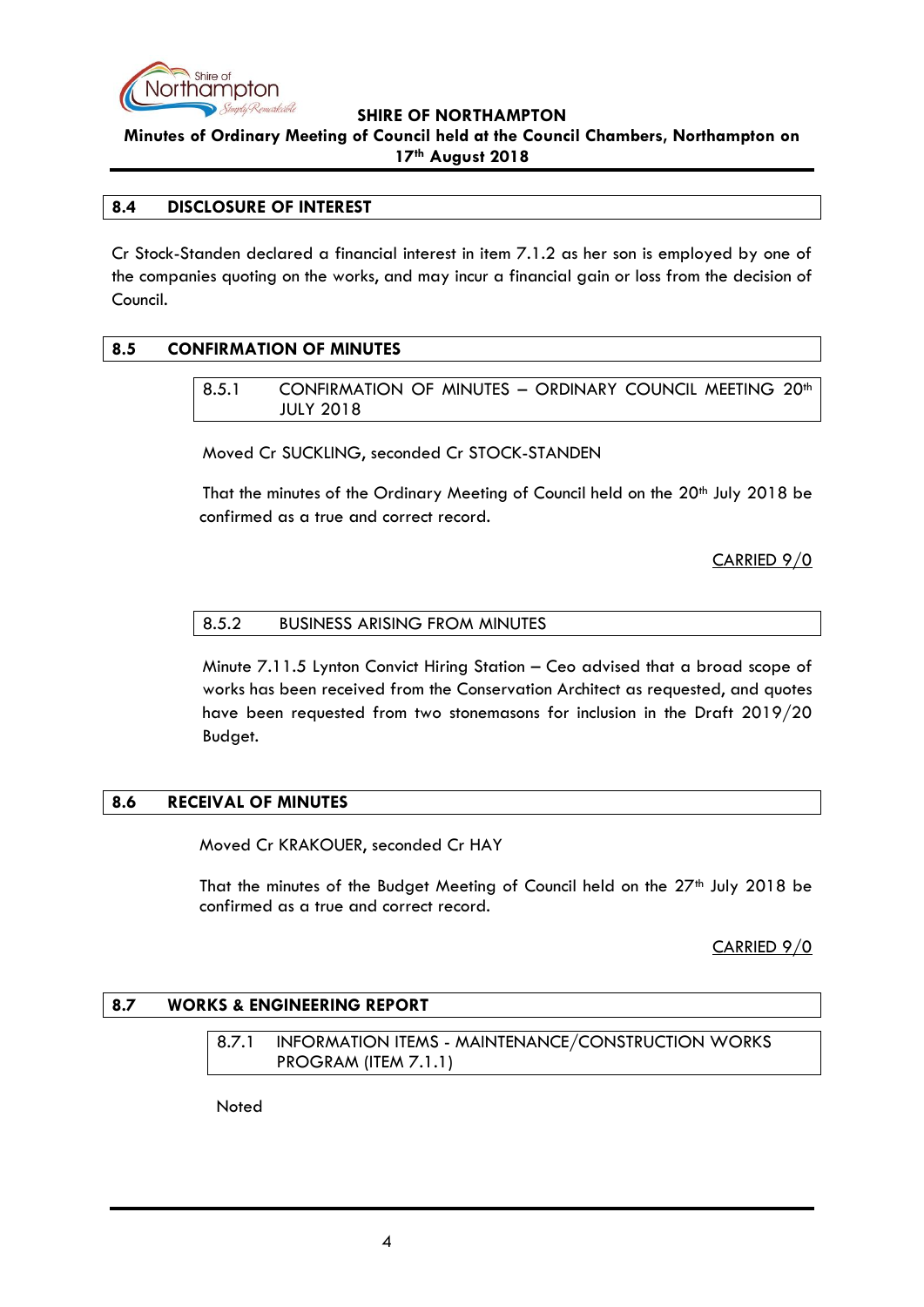

# <span id="page-4-0"></span>**Minutes of Ordinary Meeting of Council held at the Council Chambers, Northampton on 17th August 2018**

<span id="page-4-2"></span><span id="page-4-1"></span>8.7.2 REQUEST FOR QUOTE (RFQ) (01/2019) KALBARRI ROAD – SHOULDER RECONDITIONING – 2018/2019 13.00 TO 23.00 SLK (ITEM 7.1.2)

Cr Stock-Standen declared a financial interest in item 7.1.2 as her son is employed by one of the companies quoting on the works, and departed the meeting at 1.12pm.

Moved Cr HAY, seconded Cr STEWART

That the Request for Quote 'Kalbarri Road – Shoulder Reconditioning 2018/2019' as submitted by RDH (Red Dust Holdings) of \$172,478.00 (exc GST) for Shoulder Reconditioning on Kalbarri Road from 13.00 to 23.00 slk be accepted. With the scope of the works extended to accommodate the requirements of the 'Regional Road Group' and 'Roads to Recovery' grant funds received for this project.

CARRIED 8/0

Cr Stock-Standen returned to the meeting at 1.15pm.

## <span id="page-4-3"></span>**8.8 HEALTH & BUILDING REPORT**

<span id="page-4-4"></span>8.8.1 BUILDING APPROVALS (ITEM 7.2.1)

**Noted** 

#### <span id="page-4-6"></span><span id="page-4-5"></span>**8.9 TOWN PLANNING REPORT**

8.9.1 HORROCKS COASTAL HAZARD RISK MANAGEMENT AND ADAPTATION PLAN – FORMATION OF STEERING COMMITTEE (ITEM 7.3.1)

Moved Cr SIMKIN, seconded Cr KRAKOUER

That Cr Stock-Standen and Cr Pike (alternate) be appointed as the Council representatives for the CHRMAP Steering Committee.

CARRIED 9/0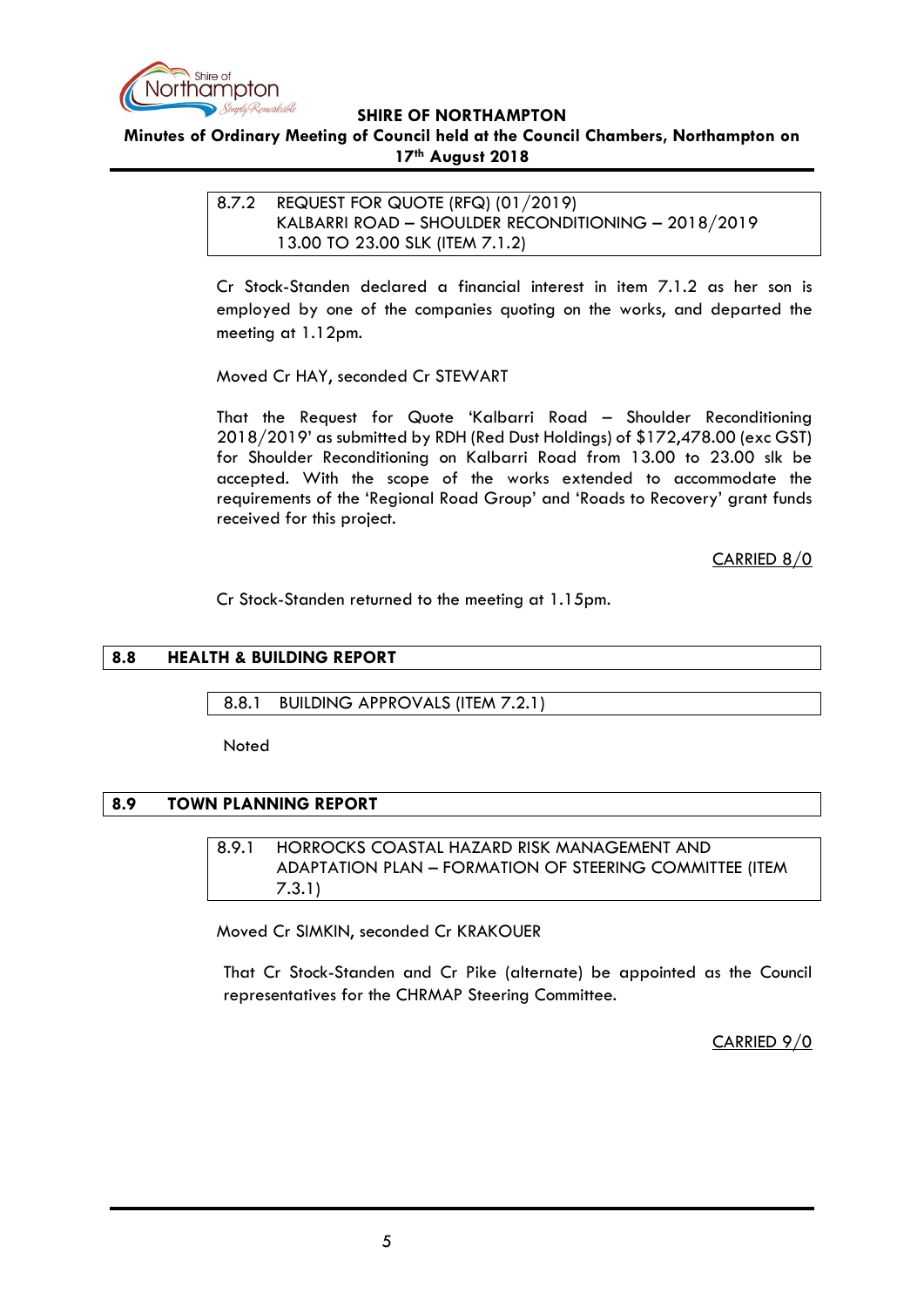

# <span id="page-5-0"></span>**Minutes of Ordinary Meeting of Council held at the Council Chambers, Northampton on 17th August 2018**

8.9.2 LOCAL PLANNING POLICY REVIEW (ITEM 7.3.2)

Moved Cr SMITH, seconded Cr CARSON

That Council:

- 1. Pursuant to Schedule 2 Deemed Provisions, Part 2, cl 4 of the *Planning and Development (Local Planning Schemes) Regulations 2015* resolve to:
	- a. Adopt the amended Local Planning Policies for public comment and advertise them for a period of 21 days;
	- b. Should no written, author-identified objections be received during the 21 day advertising period, then adopt for final approval the amended Local Planning Policies and proceed to publish a notice to this effect in the local newspaper; and
	- c. Should there be any written, author-identified objections received during the advertising period, require staff to present to Council a further report; and
- 2. Pursuant to Schedule 2 Deemed Provisions, Part 2, cl 6 of the *Planning and Development (Local Planning Schemes) Regulations 2015* resolve to revoke the *Planning Approvals and Special Facility Liquor Licence - Local Planning Policies* and publish a notice to this effect in the local newspaper.

# CARRIED 9/0

<span id="page-5-1"></span>8.9.3 SHIRE OF NORTHAMPTON STAKEHOLDER SITES – HERITAGE LIST (ITEM 7.3.3)

Moved Cr KRAKOUER, seconded Cr STEWART

That Council supports the inclusion of the following sites within the Draft Heritage List under *Local Planning Scheme No. 10,* for further consultation and advertising:

- Railway Tank and Dam Ajana Back Road, Ajana
- Emu Barrier Fence Ajana-Kalbarri Road, Ajana
- Wheal Ellen Mine Site Drage Road, Northampton
- Former Gwalla Railway Station Lot 503 Third Avenue, Northampton

# CARRIED 9/0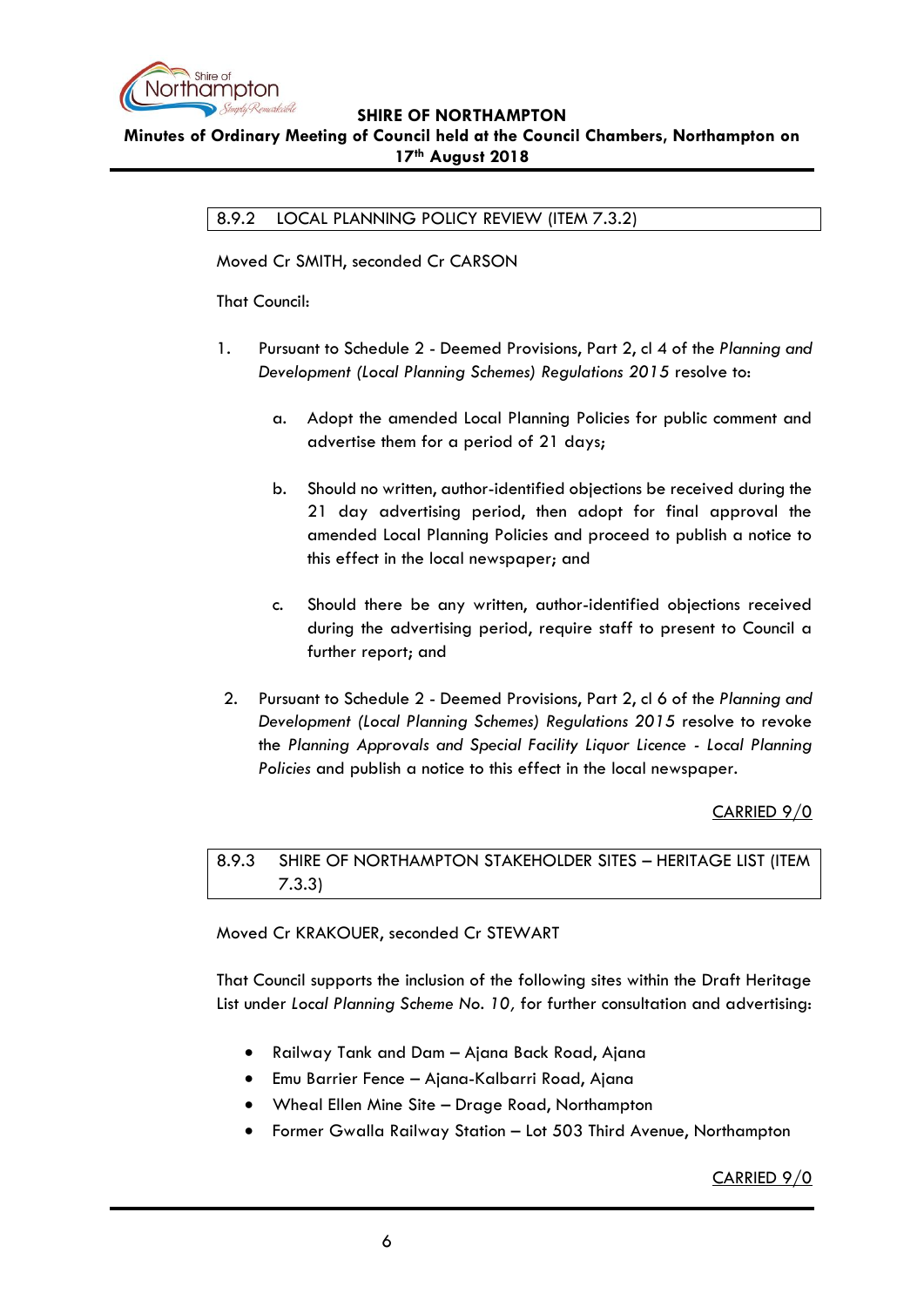

<span id="page-6-0"></span>**Minutes of Ordinary Meeting of Council held at the Council Chambers, Northampton on 17th August 2018**

8.9.4 SUMMARY OF PLANNING INFORMATION ITEMS (7.3.4)

Noted.

# <span id="page-6-2"></span><span id="page-6-1"></span>**8.10 FINANCE REPORT**

# 8.10.1 ACCOUNTS FOR PAYMENT (ITEM 7.4.1)

Moved Cr STOCK-STANDEN, seconded Cr SUCKLING

That Municipal Fund Cheques 21484 to 21502 inclusive totalling \$54,767.98, Municipal EFT payments numbered EFT18154 to EFT18279 inclusive totalling \$845,930.87, Trust Fund Cheques 2336 to 2345, totalling \$42,707.18, Direct Debit payments numbered GJ0102 to GJ0107 inclusive totalling \$234,899.10 be passed for payment and the items therein be declared authorised expenditure.

# CARRIED BY AN ABSOLUTE MAJORITY 9/0

## <span id="page-6-3"></span>8.10.2 MONTHLY FINANCIAL STATEMENTS – JULY 2018 (ITEM 7.4.2)

Moved Cr SMITH, seconded Cr HAY

That Council adopts the Monthly Financial Report for the period ending 31 July 2018.

CARRIED 9/0

# <span id="page-6-4"></span>8.10.3 2018/2019 BUDGET ADOPTION (ITEM 7.4.3)

Moved Cr SUCKLING, seconded Cr STEWART

That Council in accordance with section 6.2 of the Local Government Act 1995 adopt the 2018/2019 budget as presented inclusive of the following:

Statement of Comprehensive Income

Statement of comprehensive income as detailed on pages 2 & 4 of the budget for the 2018/2019 financial year showing the projected "Total Comprehensive Income" amount of -\$1,384,477.

#### Statement of Cash Flows

Statement of Cash Flows detailed on page 6 of the budget for the 2018/2019 financial year showing a projected "Cash and Cash Equivalents at the End of the year" totaling \$889,648.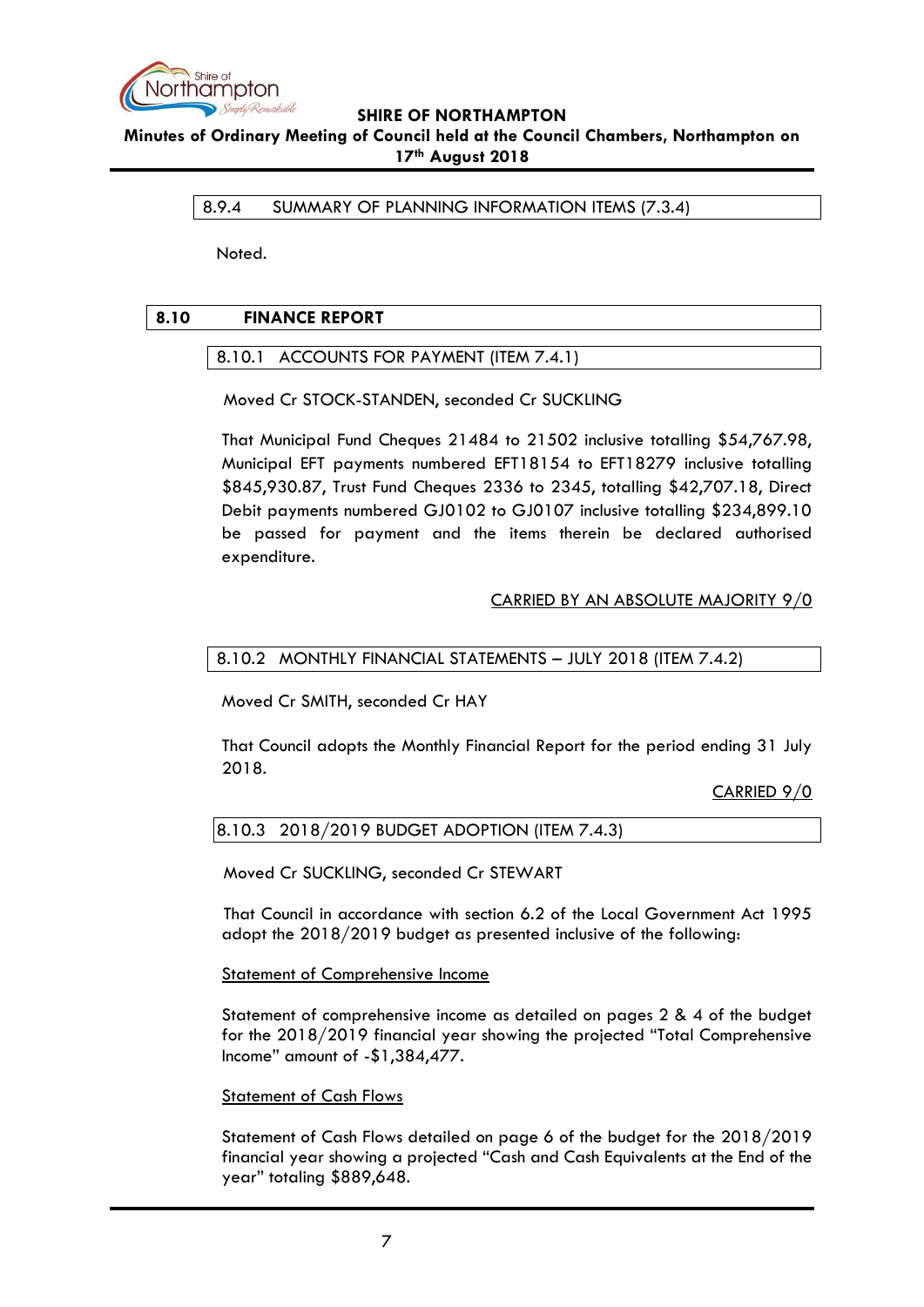

**Minutes of Ordinary Meeting of Council held at the Council Chambers, Northampton on 17th August 2018**

## Rate Setting Statement

Rates Setting Statement detailed on page 6 of the budget for the 2018/2019 financial year showing a "Net current assets at start of financial year" totaling \$2,122,202 from 2017/18.

## **Statutory Budget**

Statutory Budget detail for 2018/2019 as presented on pages 1 to 24.

## 2018/2019 Budget By Schedule Format

Detailed Schedule Budget format for 2018/2019 detailed on pages 1 to 136 of the supplementary information to the budget document showing a balanced budget totaling \$11,635,509.

## CARRIED BY AN ABSOLUTE MAJORITY 9/0

# 8.10.4 WAIVER OF 2018/2019 RATES (ITEM 7.4.4)

Moved Cr SUCKLING, seconded Cr PIKE

That Council in accordance with section 6.47 of the Local Government Act 1995:

1. Waive the rates on the following lessees for the 2018/2019 financial year:

- Northampton Bowling Club Lot 39 Hampton Road Northampton;
- Northampton Golf Club Portion of Reserve 23432 and Crown Grant in Trust Volume 1620 Folio 052;
- Northampton Community Centre Portion of Reserve 23432;
- Kalbarri Camp and Community Hall Kalbarri Town Lot 468 Reserve No 35559;
- Kalbarri Golf and Bowling Club part of Reserve No 30953;
- Kalbarri Sport and Recreation Club part of Reserve No 25447;
- Kalbarri Occasional Childcare Centre Lot 233 and 232 Smith Street, Kalbarri;
- Edna Bandy Centre Reserve 2038, Stephen Street Northampton;
- Old School Community Centre Lot 475, Stephen Street Northampton;
- Binnu Tennis Club Reserve 23699, Northwest Coastal Highway, Binnu;
- Doctors Surgery 51 (lot 29) Robinson Street, Northampton;
- Doctors Surgery 24 (lot 833) Hackney Street, Kalbarri;
- LIA Units  $1 4$  lot 83 Kitson Circuit, Northampton;
- Kalbarri Town Talk Lot 175 Kaiber Street, Kalbarri;
- Horrocks Community Centre Lot 9501 North Court Horrocks.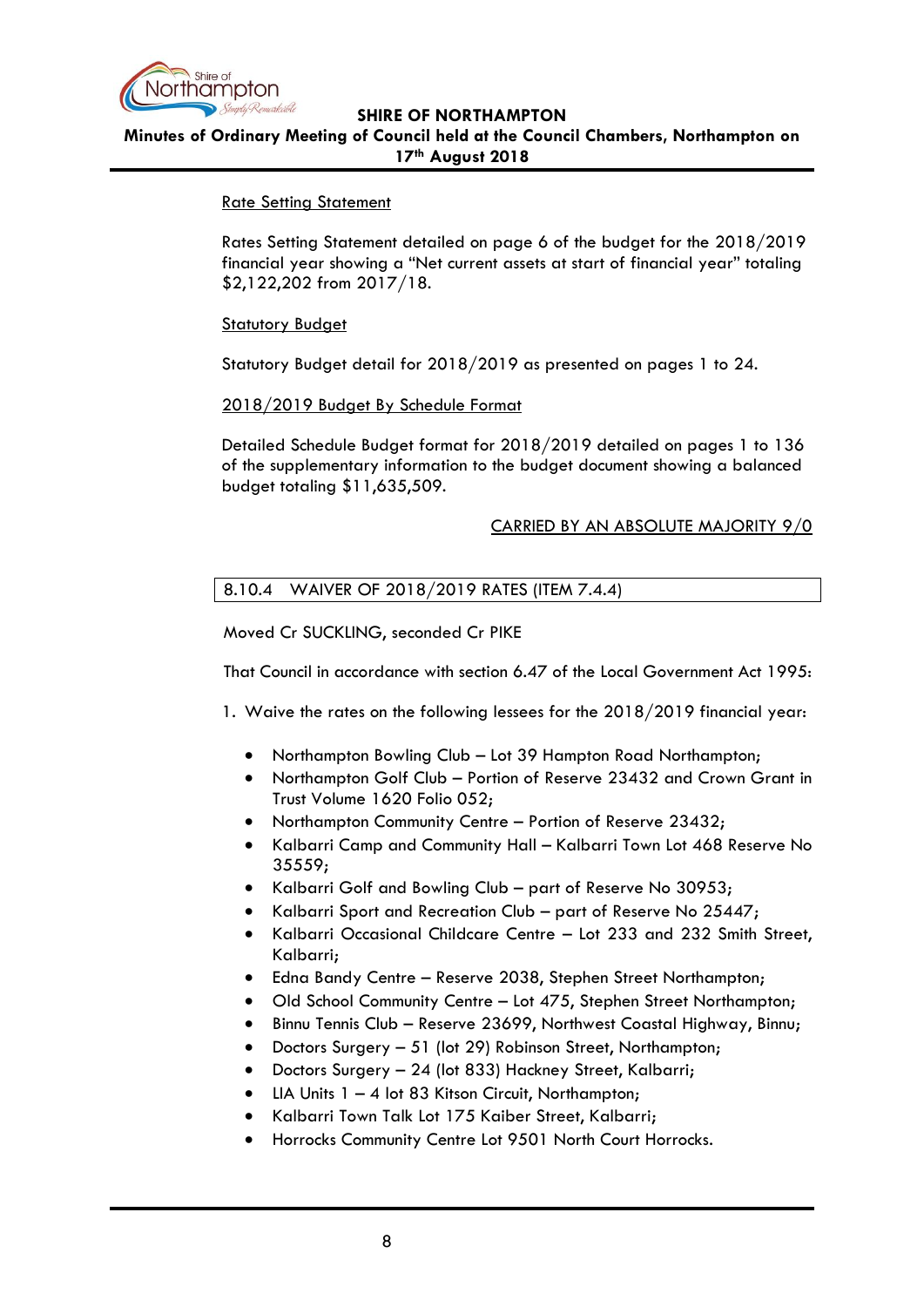

**Minutes of Ordinary Meeting of Council held at the Council Chambers, Northampton on 17th August 2018**

- 2. Waive the rates on the following aged care accommodation:
	- Pioneer Lodge Inc Lot 7 Robinson Street, Northampton; and
	- Department of Housing and the Shire of Northampton Lot 1001 Hackney Street, Kalbarri.

CARRIED BY AN ABSOLUTE MAJORITY 9/0

## <span id="page-8-1"></span><span id="page-8-0"></span>**8.11 ADMINISTRATION & CORPORATE REPORT**

## 8.11.1 EVENTS COORDINATOR EMPLOYEE PROPOSAL (ITEM 7.5.1)

Moved Cr STEWART, seconded Cr SMITH

That Council advise the group that they consider that the demand for an events coordinator is not warranted at this time, however can be considered should the need arise in the future.

CARRIED 9/0

#### <span id="page-8-2"></span>8.11.2 COMMUNITY DEVELOPMENT OFFICER POSITION (ITEM 7.5.2)

Moved Cr SUCKLING, seconded Cr STEWART

That Council advise the group that at this stage the Community Development Officer will not be replaced however all CDO enquiries are to be directed to the CEO of which he and the staff will assist groups with their requests, and as per Council's previous decision the position will be reviewed in twelve months' time.

CARRIED 9/0

## <span id="page-8-3"></span>8.11.3 ADOPTION OF LOCAL LAWS (ITEM 7.5.3)

Moved Cr STEWART, seconded Cr HAY

That Council:

- 1. Adopts the Shire of Northampton Local Government Property Local Law 2018 in accordance with Section 3.12(4) of the Local Government Act.
- 2. Note the purpose and effect of the local law being:

#### Local Government Property Local Laws

Purpose: To regulate the care, control and management of all property of the local government except thoroughfares.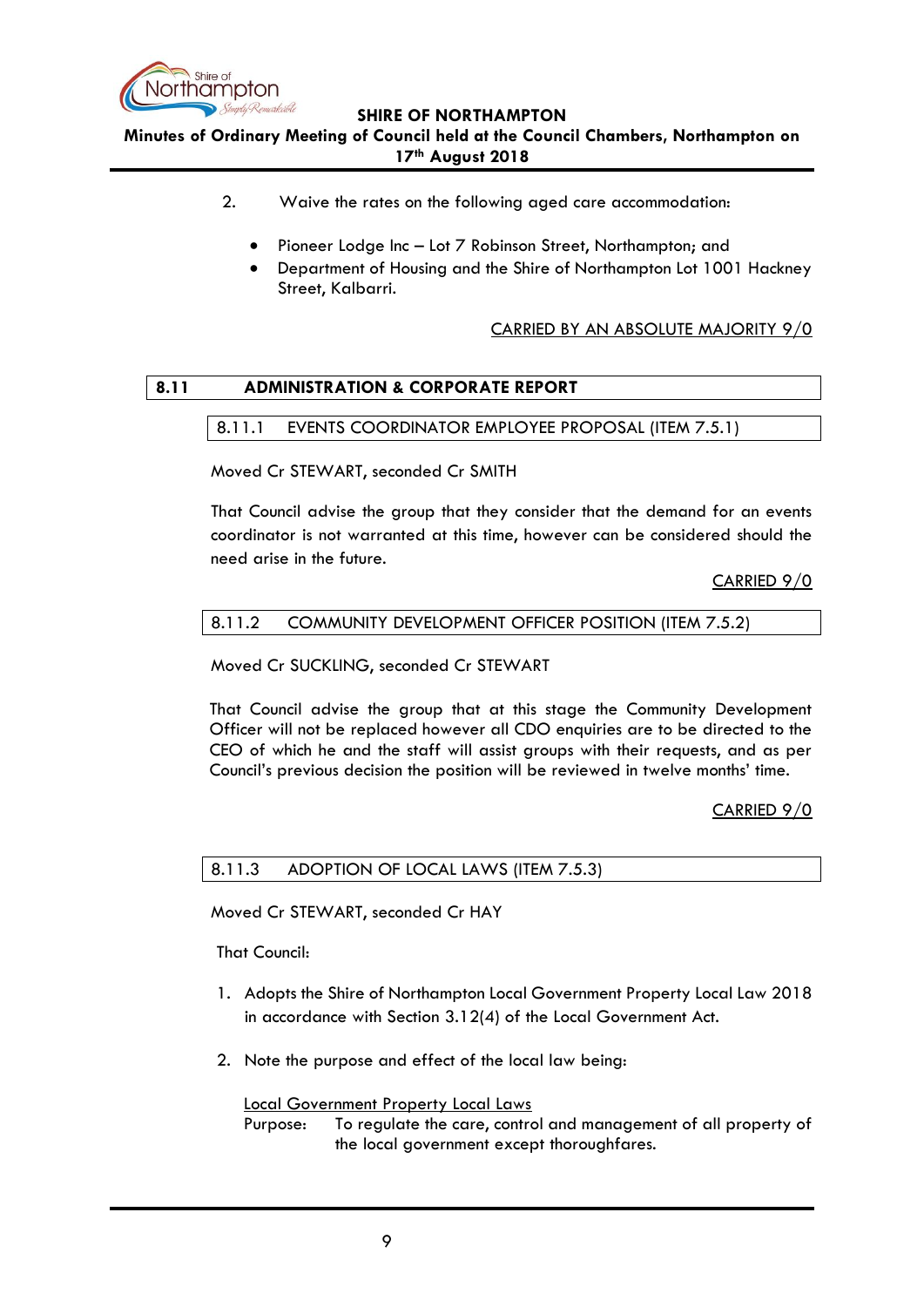

**Minutes of Ordinary Meeting of Council held at the Council Chambers, Northampton on 17th August 2018**

| Effect: | To control the use of local government property. Some activities<br>are permitted only under a permit or under a determination and<br>some activities are restricted or prohibited. Offences are created<br>for inappropriate behaviour in or on local government property.                                                                                                                                                                 |
|---------|---------------------------------------------------------------------------------------------------------------------------------------------------------------------------------------------------------------------------------------------------------------------------------------------------------------------------------------------------------------------------------------------------------------------------------------------|
|         | 3. Authorise the local law's gazettal in the Government Gazette.                                                                                                                                                                                                                                                                                                                                                                            |
|         | 4. Authorise the public notice advertisement, (after gazettal), of the date of the<br>Shire of Northampton Local Government Property Local Law 2018.                                                                                                                                                                                                                                                                                        |
|         | 5. Authorise the Shire President and the Chief Executive Officer to affix the<br>Shire's Common Seal to the Shire of Northampton Local Government Property<br>Local Law 2018.                                                                                                                                                                                                                                                               |
|         | CARRIED BY AN ABSOLUTE MAJORITY 9/0                                                                                                                                                                                                                                                                                                                                                                                                         |
| 8.11.4  | SALE OF PROPERTY TO RECOVER OUTSTANDING RATE & CHARGES<br>(ITEM $7.5.4$ )                                                                                                                                                                                                                                                                                                                                                                   |
|         | Moved Cr SMITH, seconded Cr SUCKLING                                                                                                                                                                                                                                                                                                                                                                                                        |
|         | That Council instruct its legal advisors to undertake proceedings as per the<br>$\mathcal{L}$ $\mathcal{L}$ $\mathcal{L}$ $\mathcal{L}$ $\mathcal{L}$ $\mathcal{L}$ $\mathcal{L}$ $\mathcal{L}$ $\mathcal{L}$ $\mathcal{L}$ $\mathcal{L}$ $\mathcal{L}$ $\mathcal{L}$ $\mathcal{L}$ $\mathcal{L}$ $\mathcal{L}$ $\mathcal{L}$ $\mathcal{L}$ $\mathcal{L}$ $\mathcal{L}$ $\mathcal{L}$ $\mathcal{L}$ $\mathcal{L}$ $\mathcal{L}$ $\mathcal{$ |

<span id="page-9-0"></span>provisions of Section 6.64 of the Local Government Act 1995 to Unit 9, 22 Chick Place, Kalbarri, owned by Caroline and Noel Dore for the recovery of outstanding rates and charges.

# CARRIED 9/0

# <span id="page-9-1"></span>8.11.5 PROPOSED LEASE – RSL HALL, NORTHAMPTON (ITEM 7.5.5)

Moved Cr STEWART, seconded Cr KRAKOUER

That Council accepts the draft lease for the lease of Lot 213 Hampton Road, Northampton, being the Northampton RSL Hall and land, as presented with the lease term of 40 years with a renewal option of a further 20 years, and the CEO be authorised to finalise the lease with RSL Western Australia for formal endorsement by the Shire President and the CEO.

CARRIED 9/0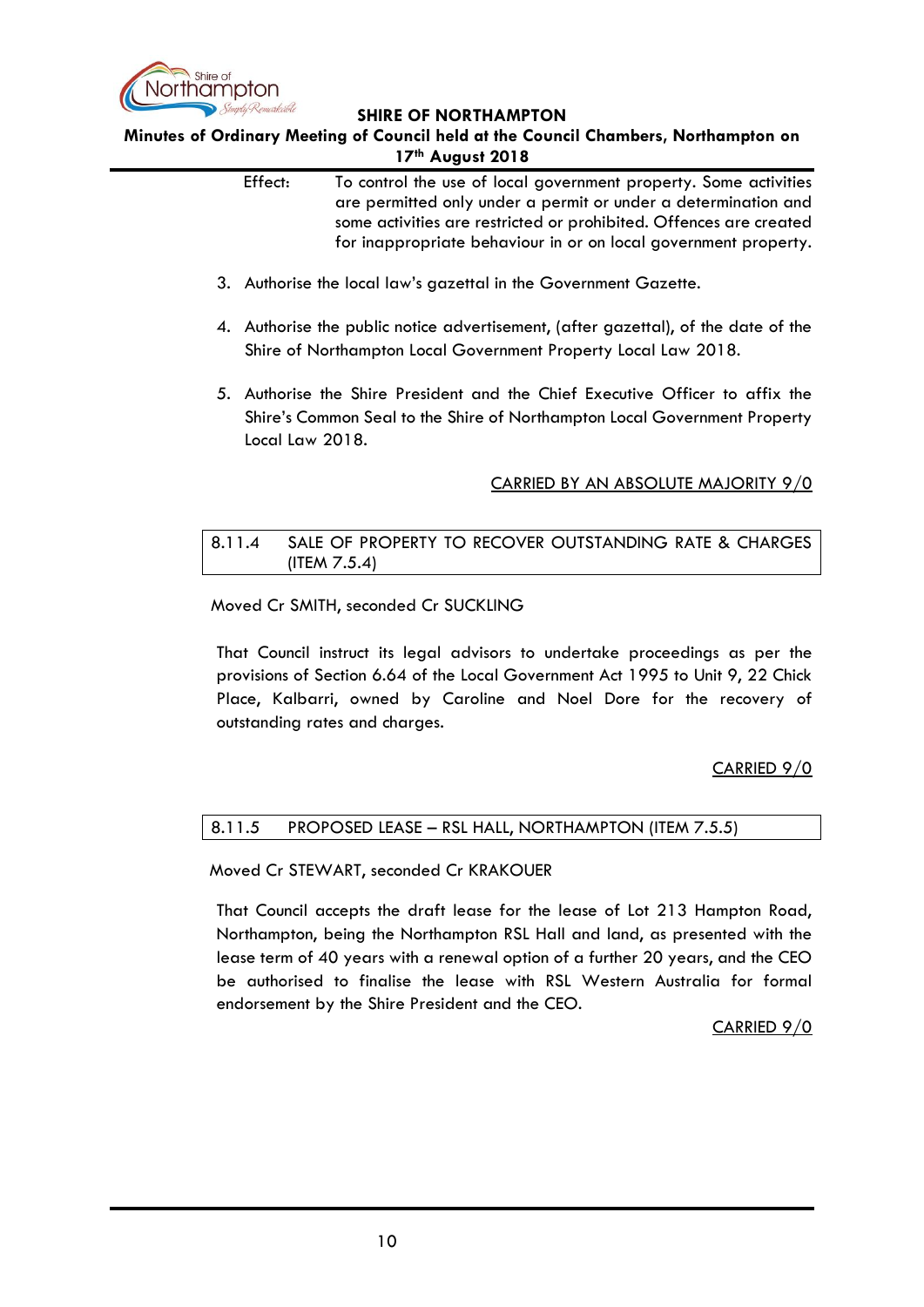

**Minutes of Ordinary Meeting of Council held at the Council Chambers, Northampton on 17th August 2018**

## <span id="page-10-0"></span>**8.12 SHIRE PRESIDENT'S REPORT**

Since the last Council meeting Cr Simkin reported on his attendance at the following:

| $1-3/8/18$ | <b>WALGA Conference</b>                                                       |
|------------|-------------------------------------------------------------------------------|
| 8/8/18     | Meeting announcing 2.3M collaborative project for wireless network regionally |
| 17/8/18    | <b>Botanic Line Morning Tea</b>                                               |

## <span id="page-10-1"></span>**8.13 DEPUTY SHIRE PRESIDENT'S REPORT**

Since the last Council meeting Cr Krakouer reported on his attendance at the following:

| $1-3/8/18$ | <b>WALGA Conference</b>                                                    |
|------------|----------------------------------------------------------------------------|
| 9/8/18     | Opening of the Mac Holt Telecommunications Tower at Kalbarri National Park |
| 17/8/18    | Botanic Line Morning Tea                                                   |

## <span id="page-10-3"></span><span id="page-10-2"></span>**8.14 COUNCILLORS' REPORTS**

8.14.1 CR PIKE

Since the last Council meeting Cr Pike reported on his attendance at:

3/8/18 WALGA Conference (including Australian Road Research Board session) 17/8/18 Botanic Line Morning Tea

#### <span id="page-10-4"></span>8.14.2 CR SMITH

Since the last Council meeting Cr Smith reported on his attendance at:

9/8/18 Opening of the Mac Holt Telecommunications Tower at Kalbarri National Park

14/8/18 Kalbarri Visitor Centre Meeting

17/8/18 Botanic Line Morning Tea

# <span id="page-10-5"></span>8.14.3 CR STEWART

Since the last Council meeting Cr Stewart reported on his attendance at:

17/8/18 Botanic Line Morning Tea

# <span id="page-10-6"></span>8.14.4 CR HAY

Since the last Council meeting Cr Hay reported on his attendance at:

3/8/18 WALGA Conference